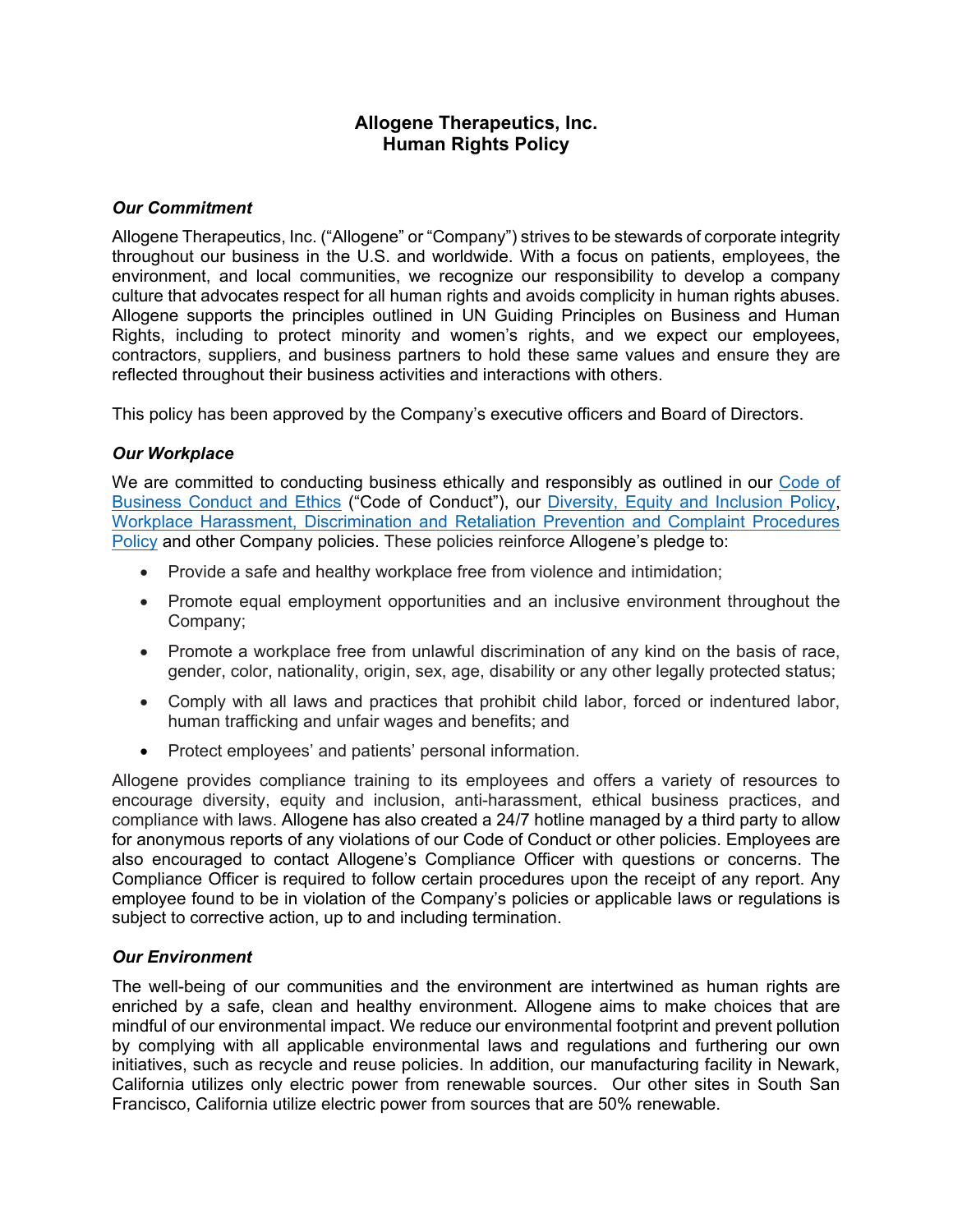The objectives of our approach to minimize environmental impact are to:

- Be an environmentally responsible corporate citizen;
- Monitor consumption of resources used by Allogene in its operations;
- Educate our employees and provide channels for employees to create environmental awareness and contribute to our efforts; and
- Monitor and continually improve our measures to use resources more efficiently and minimize adverse environmental effects.

## *Our Supply Chain and Business Partners*

Allogene relies on a network of business partners to help us accomplish our goal to successfully treat cancer patients. This network includes our upstream and downstream supply chain through our partners, service providers, suppliers and contractors ("Partners"). Although we cannot control all actions of our Partners, we expect our Partners to exercise responsible and ethical practices and to maintain compliance with all legal and regulatory requirements. We are willing to work with our Partners to improve their performance in support of human rights. Allogene does not support any activities or actions by its Partners that may infringe on the fundamental rights of others. Allogene distributes our Human Rights Policy to our Partners to ensure our intentions around environmental responsibility, labor practices, diversity, equity and inclusion are clear.

## *Clinical Trials*

Allogene designs and conducts its clinical trials with high standards of quality per International Conference on Harmonisation of technical requirements for registration of pharmaceuticals for human use and Good Clinical Practice (ICH GCP) to generate results that are reliable and valid. Our approach includes promoting transparency in our informed consent process and safeguarding patient privacy. Allogene has policies and management processes in place for ensuring quality that could otherwise affect patient safety during clinical trials, and all of our trials are designed to meet the strict requirements of the U.S. Food and Drug Administration (FDA), and comparable regulatory agencies in state and local jurisdictions and in foreign countries, as applicable. We conduct our clinical trials in accordance with ICH GCP, consistent with global ethical standards that have their origin in the World Medical Association's Declaration of Helsinki. We take responsibility for ensuring that each of our clinical trials is conducted in accordance with an investigational plan and protocol that is in conformity with all regulatory requirements and approvals.

#### *Our Shared Responsibilities and Reporting Resources*

We believe our commitment to support and respect human rights will accelerate our ability to achieve our mission to create and lead the next revolution in cancer treatment by delivering to patients the first AlloCAR T™ therapies for blood cancers and solid tumors. Allogene appreciates the shared commitment of our employees to act responsibly and with integrity as we strive to be the leaders of the next revolution in cancer therapy.

If anyone experiences or observes any actions that are not aligned with these commitments or are made aware of any known or suspected violations, please report these immediately.

Your most immediate resource for any matter related to this Policy is your supervisor or, if you are an external party, your principal point of contact at Allogene. They may have the information you need, or may be able to refer the question to another appropriate source. There may,